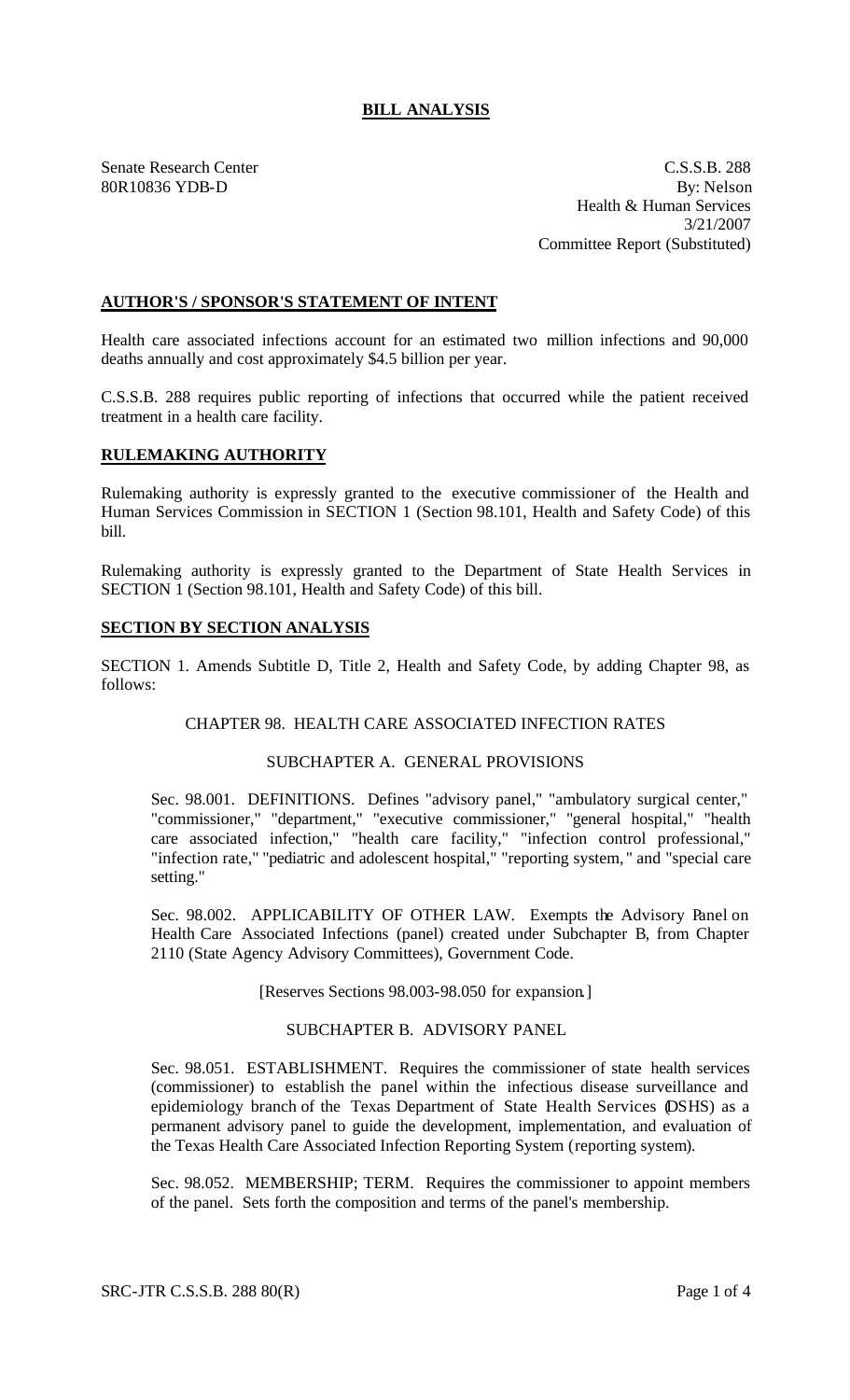Sec. 98.053. MEMBER ELIGIBILITY. Prohibits anyone required to register as a lobbyist under Chapter 305 (Registration of Lobbyist), Government Code, from being a member of the panel.

Sec. 98.054. OFFICERS. Requires the panel to select a presiding officer and assistant presiding officer from its members.

Sec. 98.055. COMPENSATION; EXPENSES. Provides that panel members will not receive compensation or reimbursement for travel expenses. Provides that state agency representatives that are members of the panel will receive refunds for travel expenses related to conducting the business of the panel and that this reimbursement will come from the employee's agency.

Sec. 98.056. VACANCY. Requires any vacancy on the panel to be filled by the commissioner.

Sec. 98.057. MEETINGS; DEPARTMENT ASSISTANCE. Requires the panel to meet at the request of the presiding officer or the commissioner. Requires DSHS to provide the panel with assistance in meeting its responsibilities.

Sec. 98.058. DUTIES. (a) Requires the panel to advise DSHS in relation to the oversight of the reporting system by the panel.

(b) Authorizes the panel, using existing resources, to consult with persons who have expertise in infections diseases or infection control.

Sec. 98.059. REPORT TO LEGISLATURE. Requires the commissioner to report to the presiding officer of each legislative house with the panel's suggestions for legislation surrounding the collection and reporting of infection rates and measures not later than November 1 of each even-numbered year.

[Reserves Sections 98.060-98.100 for expansion.]

#### SUBCHAPTER C. REPORTING INFECTION RATE

Sec. 98.101. COLLECTION OF HEALTH CARE ASSOCIATED INFECTION DATA. (a) Requires a health care facility (facility), at least quarterly, to provide the infectious disease surveillance and epidemiology branch of DSHS with a report of the health care associated infections at the facility (report) for the period covered by the report. Requires an infection control professional using methods of clinical surveillance complying with rules of the executive commissioner of the Health and Human Services Commission (executive commissioner) to identify the information included in this report.

(b) Sets forth certain information sufficient for DSHS to calculate risk-adjusted infection rates that are required to be included in the report.

(c) Requires certain medical facilities performing less than 50 procedures listed in Subsections (b)(2) and (4) to report surgical site infection data. Sets forth specific required information to be included in this data.

(d) Requires the executive commissioner and DSHS by rule to phase into the report certain information listed on the federal Centers for Disease Control and Prevention's (CDC) National Health Safety Network list of surgical procedures. Authorizes the executive commissioner and DSHS to exclude a procedure or include an unlisted procedure if it is appropriate to protect public health and safety or follow federal reporting requirements.

(e) Requires the executive commissioner to ensure that the infections that a health care facility is required to report have the meanings assigned by the federal CDC in adopting rules under this section.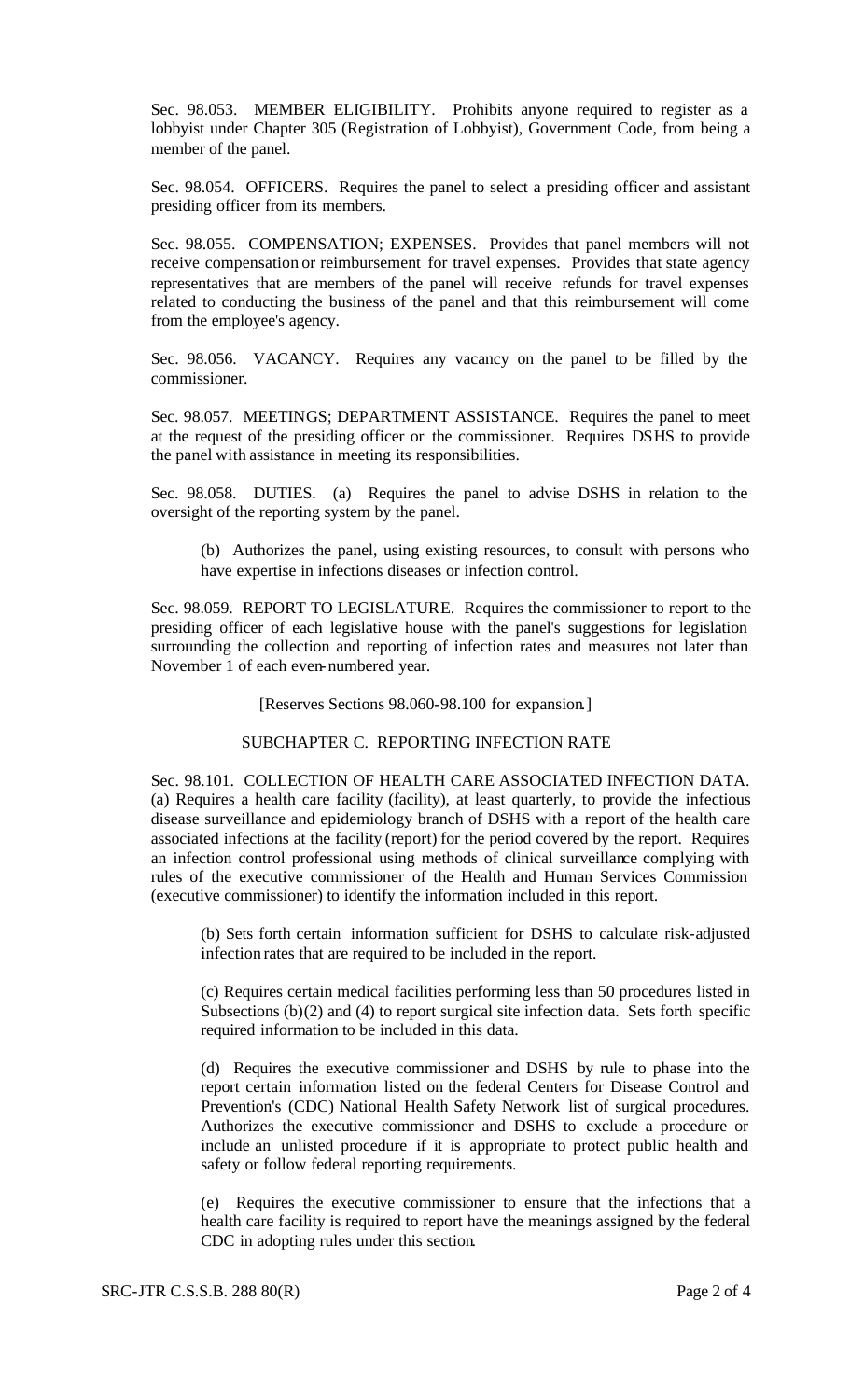(f) Prohibits a health care facility from using hospital discharge diagnosis codes to establish information that must be reported under this section.

Sec. 98.102. REPORTING SYSTEM. Requires DSHS to use its resources to develop the reporting system that is flexible and can gather data through electronic communications and review infection control and reporting activities of health care facilities to ensure that valid data is being supplied and to identify unusual trends.

Sec. 98.103. INFORMATION AVAILABLE TO PUBLIC. Requires DSHS to release the infection rate for certain infections in facilities required to submit a report under Section 98.101 on its Internet website and in a written report at least annually.

Sec. 98.104. TRAINING FOR INFECTION CONTROL PROFESSIONALS. Requires DSHS to provide training for infection control professionals regarding the reporting system.

Sec. 98.105. PROTECTION FOR REPORTING. Prohibits a health care facility from retaliating against an employee for reporting required information to DSHS. Provides that an employee can be fired for reasons other than retaliation.

Sec. 98.106. CONFIDENTIALITY; PRIVILEGE. (a) Provides that information obtained or compiled by DSHS under this chapter is confidential and exempt from Chapter 552 (Public Disclosure), Government Code, and from certain legal actions to compel the release of this information. Prohibits the use of this information from being disclosed in certain proceedings and prohibits this information from becoming publicly available unless authorized by this chapter.

(b) Provides that the confidentiality protections under Subsection (a) apply regardless of the entity that compiled or obtained the information.

(c) Provides that the transfer of information or materials under this chapter is not a waiver of privilege or protection granted under law.

(d) Provides that certain information and materials are subject to an absolute privilege and are prohibited from being used in any form against the facility or related persons in any legal proceeding, regardless of the means by which a person came into possession of said information and materials. Requires a court to enforce this privilege for all matters covered by this subsection.

(e) Provides that the confidentiality provisions under this chapter do not restrict access, to the extent authorized by law, by the person or the person's legally authorized representative to certain medical records of the patient.

(f) Prohibits a report, or a DSHS summary or disclosure, from containing information identifying certain persons in connection with a specific infection incident.

(g) Provides that the reports, records, and information obtained under this chapter are for the confidential use of DSHS and the persons or entities determined necessary by DSHS to carry out the intent of this chapter. Authorizes the release of medical or epidemiological information under certain conditions.

Sec. 98.107. DISCLOSURE WITHIN DEPARTMENT. Authorizes DSHS to disclose information reported by facilities under this chapter to other programs within DSHS only for the purposes of public health research or analysis that is related to health care associated infections, notwithstanding any other law. Applies the privilege and confidentiality provisions contained in this chapter to such disclosures.

Sec. 98.108. CIVIL ACTION. Prohibits published infection rates from being used in a civil action to establish a standard of care for a health care facility.